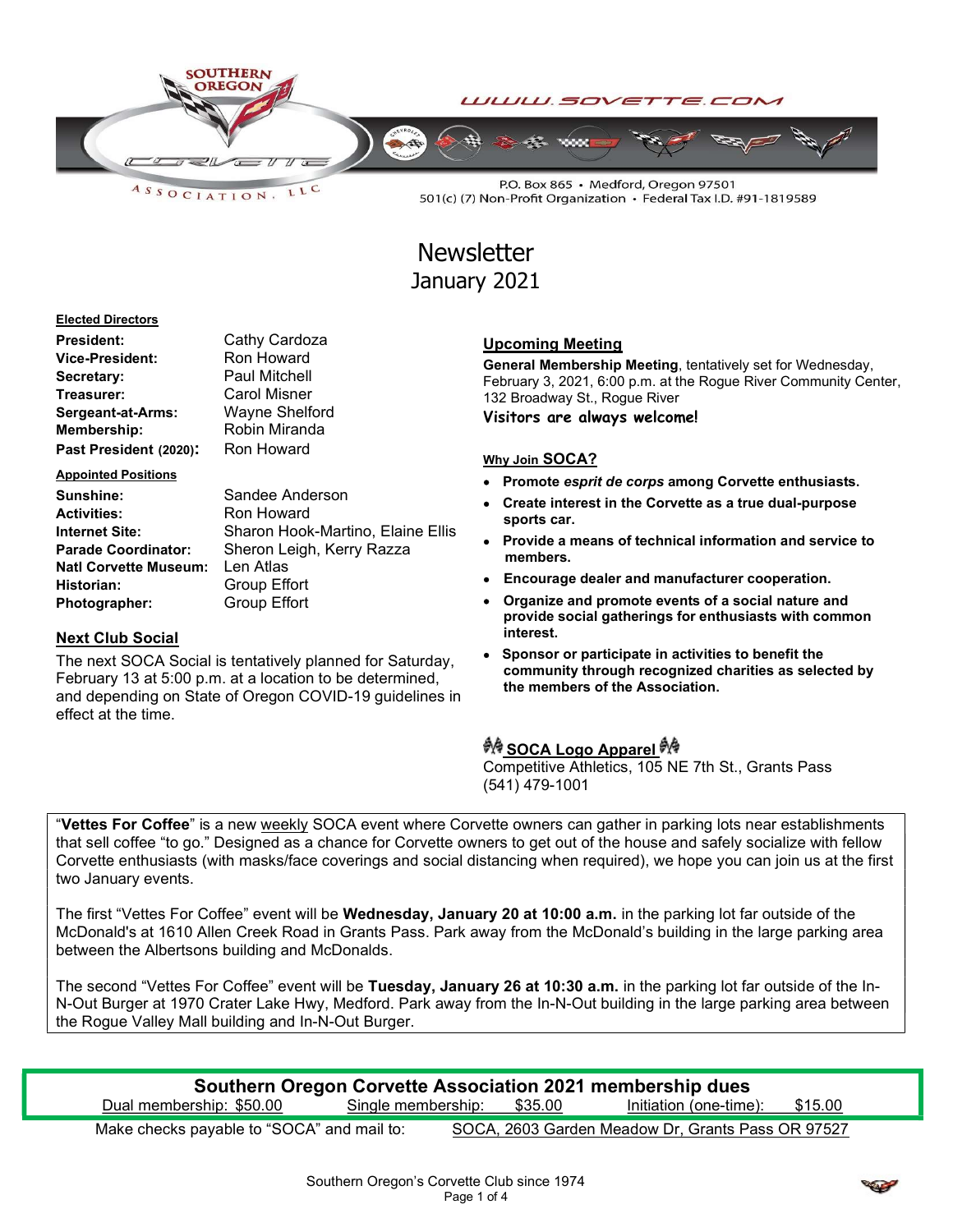

ASSOCIATION. LLC

P.O. Box 865 · Medford, Oregon 97501 501(c) (7) Non-Profit Organization • Federal Tax I.D. #91-1819589

## 2021 Southern Oregon Corvette Association (SOCA) Events

| Club meeting (Wed.)      | Feb<br>May Jun Jul<br>5 2 7<br>Aug<br>Sep<br><u>Oct</u><br>Nov<br>Mar<br>Dec<br>3<br>(All dates below are Saturdays, except as noted. The dates are tentative.) |
|--------------------------|-----------------------------------------------------------------------------------------------------------------------------------------------------------------|
| <b>JANUARY</b>           |                                                                                                                                                                 |
| <b>Vettes For Coffee</b> | 20 - Wed. 10:00 a.m., parking lot outside the McDonald's, 1610 Allen Creek Road, Grants Pass                                                                    |
| <b>Vettes For Coffee</b> | 26 - Tue. 10:30 a.m., parking lot outside In-N-Out Burger, 1970 Crater Lake Hwy, Medford                                                                        |
| <b>FEBRUARY</b>          |                                                                                                                                                                 |
| Social                   | 13 - Location and time TBA                                                                                                                                      |
| <b>MARCH</b>             | (Daylight Savings Time starts March 14)                                                                                                                         |
| Social                   | 13 - Location and time TBA                                                                                                                                      |
| <b>APRIL</b>             |                                                                                                                                                                 |
| Parade                   | ** - Pear Blossom Parade                                                                                                                                        |
| Social                   | 17 - Location and time TBA                                                                                                                                      |
| <b>MAY</b>               |                                                                                                                                                                 |
| Parade                   | ** - Merlin Parade                                                                                                                                              |
| Social                   | 15 - Location and time TBA                                                                                                                                      |
| JUNE                     |                                                                                                                                                                 |
| Parade                   | ** - Rooster Crow Parade                                                                                                                                        |
| Social                   | 12 - Location and time TBA                                                                                                                                      |
| <b>JULY</b>              |                                                                                                                                                                 |
| Parade                   | ** - Eagle Point Parade                                                                                                                                         |
| Corvette Weekend         | 9 to 11 - SOCA 2021 Corvette Weekend (and the July Social)                                                                                                      |
| <b>AUGUST</b>            |                                                                                                                                                                 |
| Social                   | 14 - Location and time TBA                                                                                                                                      |
| <b>SEPTEMBER</b>         |                                                                                                                                                                 |
| Social                   | 11 - Location and time TBA                                                                                                                                      |
| Sigel Show & Shine       | ** - Jim Sigel Show & Shine, Grants Pass                                                                                                                        |
| <b>OCTOBER</b>           |                                                                                                                                                                 |
| Social                   | 16 - Location and time TBA                                                                                                                                      |
| <b>NOVEMBER</b>          | (Daylight Savings Time ends November 7)                                                                                                                         |
| Social                   | 13 - Location and time TBA                                                                                                                                      |
| Thanksgiving             | 25 - Thanksgiving holiday (Thursday)                                                                                                                            |
| <b>DECEMBER</b>          |                                                                                                                                                                 |
| Parade                   | 4 - Grants Pass Christmas Parade                                                                                                                                |
| Social                   | ** - Christmas Party                                                                                                                                            |

For additional events, information, and links ... see the SOCA website "Events Page:" https://www.sovette.com/events

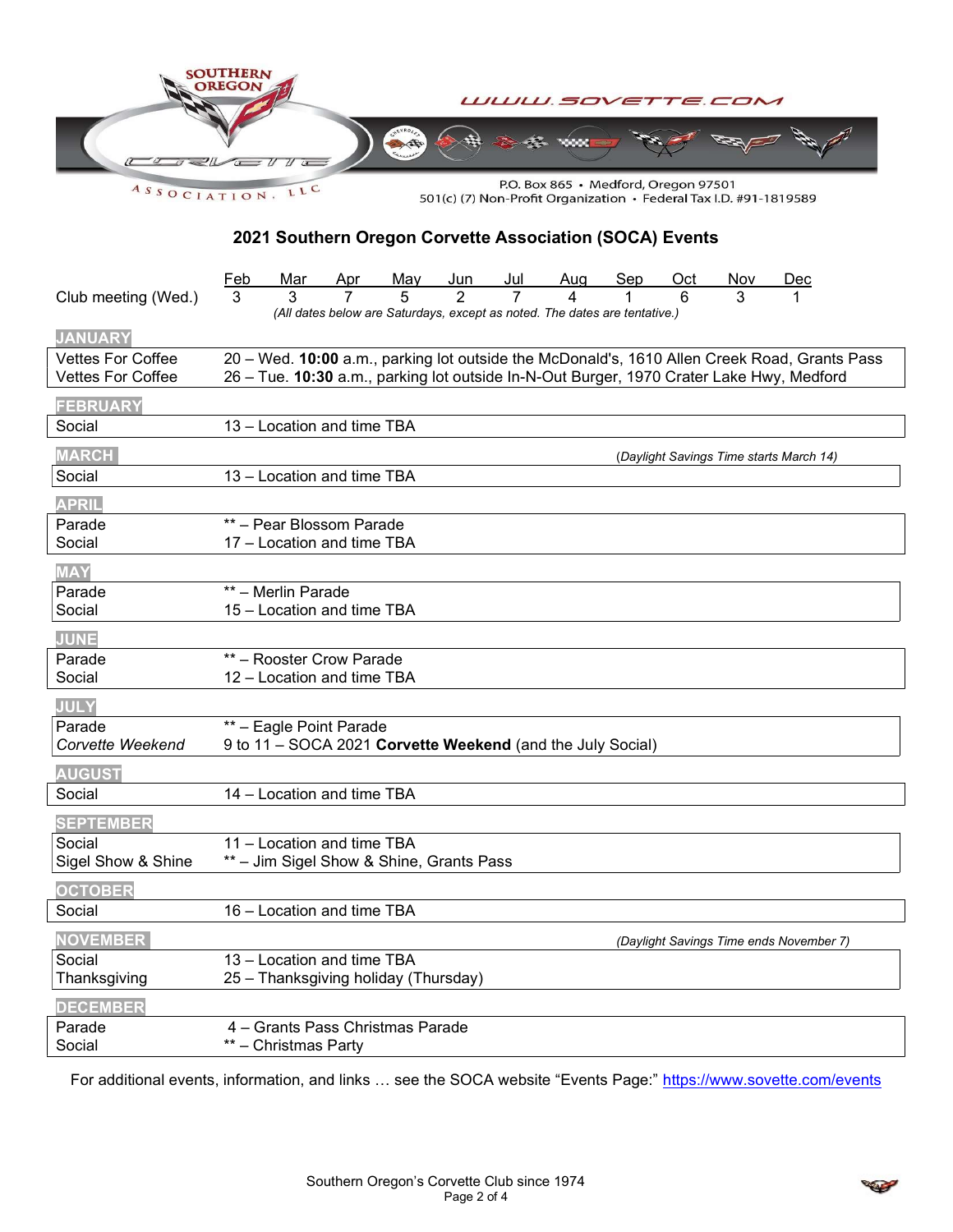

LLC  $A S S O C I AT I O N.$ 

P.O. Box 865 · Medford, Oregon 97501 501(c) (7) Non-Profit Organization • Federal Tax I.D. #91-1819589

Techin & Toolin

## CLEARING THE AIR ABOUT NITROGEN TIRE INFLATION

-Tire Rack -



One of a tire's primary tasks is to carry the weight of the vehicle. But anyone who has ever had a flat tire knows the tire does not really carry the load...the inflation pressure inside it does! Using the correct inflation pressure not only provides the appropriate load capacity, but it also enhances the tire's performance, durability, and contribution to vehicle fuel economy.

Tires are typically inflated with air that is a combination of roughly 78% nitrogen

(N2), 21% oxygen (O2), and 1% miscellaneous gasses. Because all gasses expand when heated and contract when cooled, tire inflation pressures rise and fall with changes in temperature by about one PSI (pound per square inch) for every 10 degrees Fahrenheit change in temperature. This is one of the reasons it is recommended tire pressures be checked early in the morning before ambient temperatures, the sun's radiant heat, or the heat generated by driving causes the tire pressure to rise.

And while tires appear solid, if you could see their microscopic structure you would find that rubber looks a bit like strands of cooked spaghetti stuck together. These molecular strands continuously stretch from their relaxed state every time the tire rolls and conspire to allow some of the gas to escape through the microscopic spaces between the rubber molecules (called permeation or diffusion). It has been estimated up to one PSI of pressure may escape each month a tire is in service.

Fortunately, compressed air is often available at gas stations, tire stores, and auto repair shops. Sometimes it is free or other times it is only available from coin-operated compressors. Unfortunately, the compressed air often contains varying degrees of moisture depending on relative humidity and the compressor system's ability to dry the air by removing moisture.

What can we do to maintain more constant tire pressures? We could change what we inflate our tires with. Pure nitrogen has been used to inflate critical tire applications for years, primarily because it does not support moisture or combustion. These include racing tires (IndyCar, Formula 1, NASCAR), aircraft tires (commercial and military), and heavy-duty equipment tires (earthmovers and mining equipment). The challenge facing nitrogen inflation has not been in application, it has been the method of supply and cost.

Nitrogen molecules have a more difficult time escaping through the microscopic spaces between a tire's rubber molecules. Nitrogen is a "slow" inactive gas labeled as an "inert" gas due to its nonreactive nature with many materials. Oxygen on the other hand is a "fast" active gas that reacts with many materials, a process named "oxidation." Additionally, nitrogen is a dry gas that does not support moisture while oxygen combines with hydrogen to produce water (H2O).

What are the effects of using pure nitrogen to inflate tires?

- Nitrogen is a gas and is still affected by changes in ambient temperature (about one PSI for every 10 degrees Fahrenheit change). Nitrogen-filled tires will require additional pressure during the fall/winter months as ambient temperatures and tire pressures decrease. Nitrogen is good but cannot change the laws of physics.
- Nitrogen reduces the loss of tire pressure due to permeation through rubber over time by about 1/3. This helps maintain the vehicle's required tire pressures a little longer but does not eliminate the need for monthly tire pressure checks. This is good for people who do not regularly maintain their vehicles.
- Nitrogen is a dry gas and will not support moisture that may contribute to corrosion of the tire's steel components (bead, sidewall reinforcement, and belts) due to the absence of moisture over extended periods of time. However, atmospheric pressure is constantly pushing oxygen and moisture into the